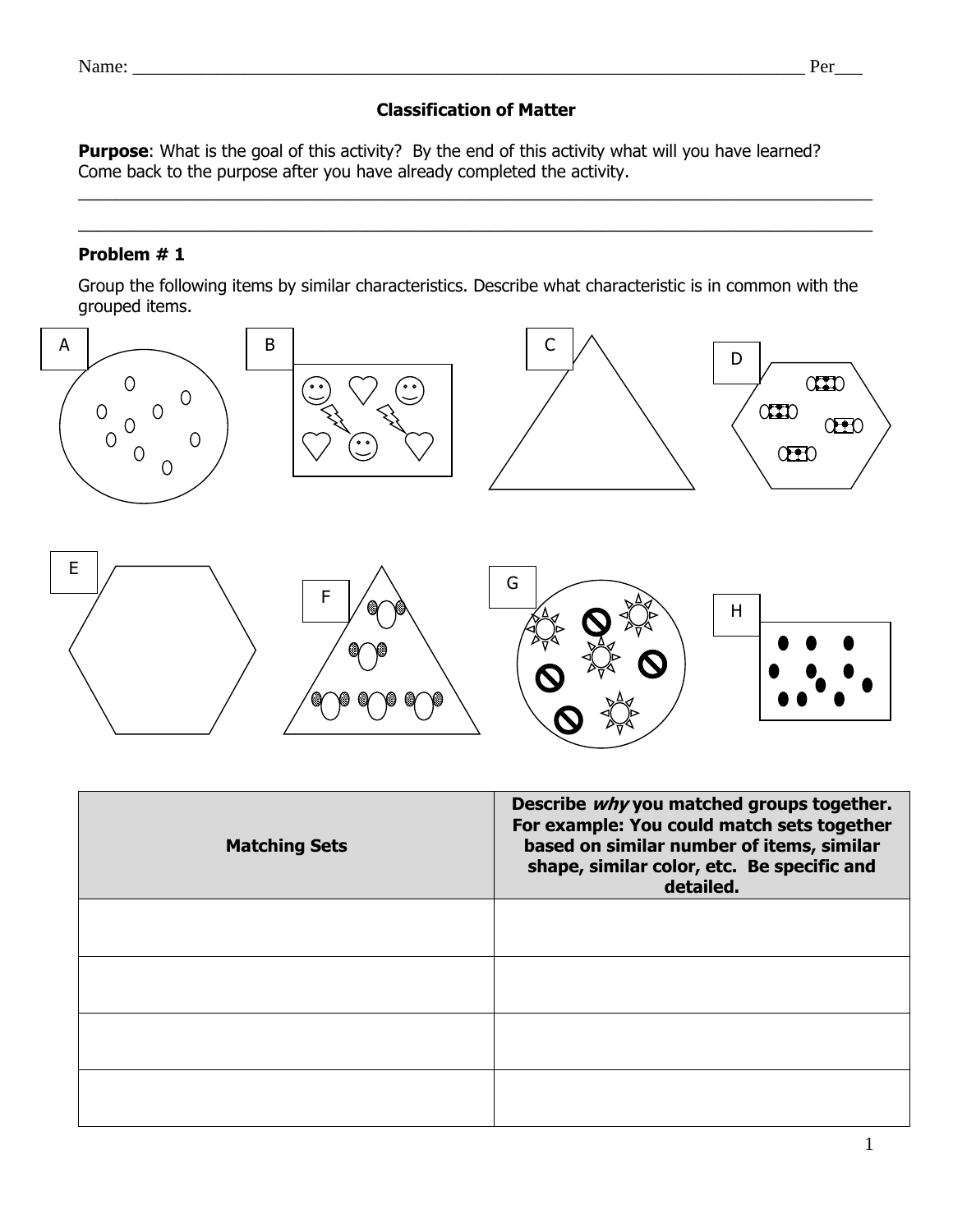| - -<br>. .<br>.<br>.<br>$\dots$ |  |  |
|---------------------------------|--|--|
|                                 |  |  |

### **Problem # 2**

Group the following examples of matter into like categories. Indicate your reason for each set. You must decide how many groups to assign. You may place items in two or more groups.

| H <sub>2</sub> | H <sub>2</sub> O | air            | chex mix | Kool-aid        |
|----------------|------------------|----------------|----------|-----------------|
| salad          | Mountain Dew     | $C_6H_{12}O_6$ | Na       | brass           |
| Fe             | gold             | milk           | dirt     | CO <sub>2</sub> |

NaCl grape juice 02

| Group 1          | <b>Group 2</b> | Group 3         |
|------------------|----------------|-----------------|
|                  |                |                 |
|                  |                |                 |
|                  |                |                 |
| Reason:_________ |                | Reason:________ |
|                  |                |                 |

| Group 5       | Group 6     |
|---------------|-------------|
|               |             |
|               |             |
|               |             |
|               |             |
|               |             |
| Reason:______ | Reason:____ |
|               |             |
|               |             |

Where there any of the above examples of matter that you classified into more than one group? \_\_\_\_\_\_

If yes, why did you classify those examples into more than one group? What properties or characteristics do these items have? \_\_\_\_\_\_\_\_\_\_\_\_\_\_\_\_\_\_\_\_\_\_\_\_\_\_\_\_\_\_\_\_\_\_\_\_\_\_\_\_\_\_\_\_\_\_\_\_\_\_\_\_\_\_\_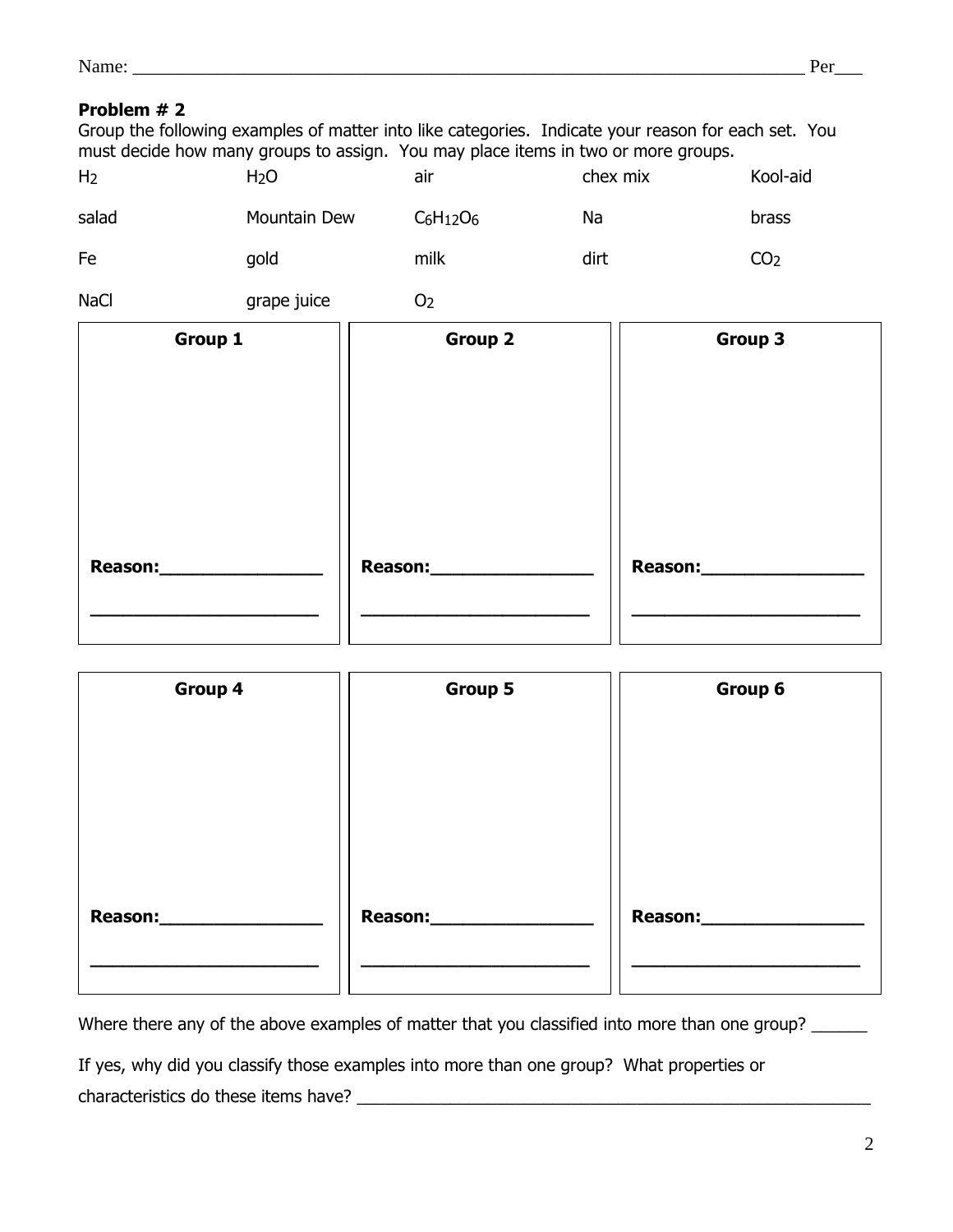| Name:                                                       | Per |
|-------------------------------------------------------------|-----|
| Were than any items that you feel did not fit into a group? |     |
| If yes, why did these items not fit into any group?         |     |

Matter is classified as either **pure substances** or **mixtures**. Each of these categories is further subdivided. Pure substances are divided into **elements** (containing only one kind of atom) and **compounds** (two or more atoms chemical bonded). Mixtures are divided into two categories: **homogenous mixtures** (uniform consistency throughout – it looks like one substance but is actually two or more substances physically mixed) and **heterogeneous mixtures** (no uniform consistency – easy to identify the separate parts).

 $\_$  , and the set of the set of the set of the set of the set of the set of the set of the set of the set of the set of the set of the set of the set of the set of the set of the set of the set of the set of the set of th

**Directions**: Use the above information to fill out the following graphic organizer. For each box give an example using one of the items in problem 2.

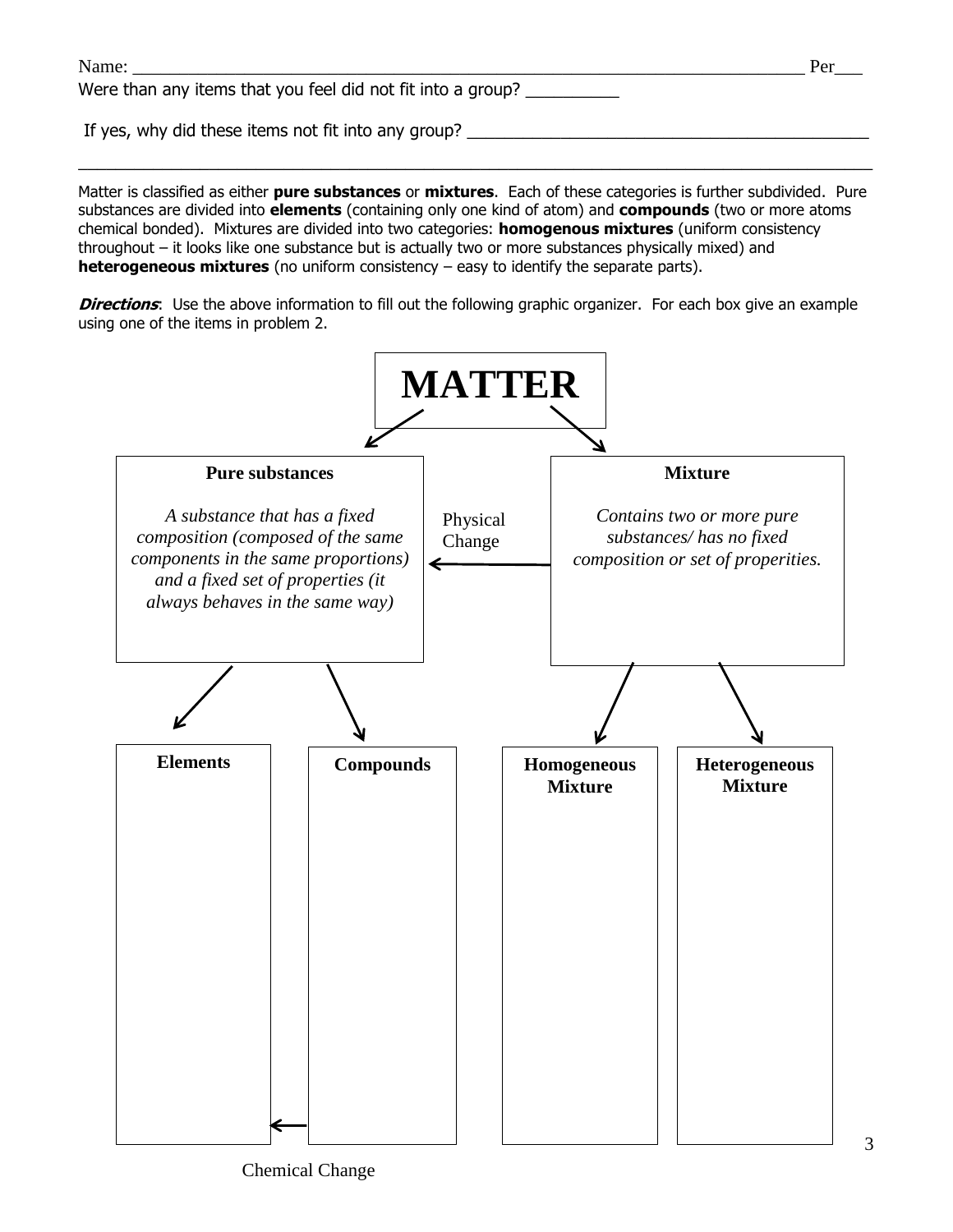| - -<br>$\cdots$ |  |  |
|-----------------|--|--|
|                 |  |  |

**Chemical change** is any change that results in the formation of new chemical substances. At the molecular level, chemical change involves making or *breaking of bonds* between atoms. These changes are chemical: iron rusting (iron oxide forms) gasoline burning (water vapor and carbon dioxide form.

A **physical change** is any change NOT involving a change in the substance's chemical identity. Here are some examples: (1) any phase change. Moving between solid, liquid and gas involves only the amount of energy in the sample

#### **Problem # 3**

On the front lab bench there are eight different substances. Classify each as either a pure substance or a mixture, and then either an element or compound, homogenous or heterogeneous mixture. Then provide your evidence for choosing these classifications.

|                         | <b>Pure Substance</b> | <b>Element vs. Compound</b>  |                                 |
|-------------------------|-----------------------|------------------------------|---------------------------------|
| <b>Substance</b>        | or                    | or                           | Evidence to support your claim. |
|                         | <b>Mixture</b>        | Homogenous vs. heterogeneous |                                 |
| $\mathbf{1}$            |                       |                              |                                 |
|                         |                       |                              |                                 |
|                         |                       |                              |                                 |
|                         |                       |                              |                                 |
|                         |                       |                              |                                 |
| $\overline{2}$          |                       |                              |                                 |
|                         |                       |                              |                                 |
|                         |                       |                              |                                 |
|                         |                       |                              |                                 |
|                         |                       |                              |                                 |
| $\overline{\mathbf{3}}$ |                       |                              |                                 |
|                         |                       |                              |                                 |
|                         |                       |                              |                                 |
|                         |                       |                              |                                 |
|                         |                       |                              |                                 |
| $\overline{\mathbf{4}}$ |                       |                              |                                 |
|                         |                       |                              |                                 |
|                         |                       |                              |                                 |
|                         |                       |                              |                                 |
| $\overline{\mathbf{5}}$ |                       |                              |                                 |
|                         |                       |                              |                                 |
|                         |                       |                              |                                 |
|                         |                       |                              |                                 |
|                         |                       |                              |                                 |
| $6\phantom{1}$          |                       |                              |                                 |
|                         |                       |                              |                                 |
|                         |                       |                              |                                 |
|                         |                       |                              |                                 |
|                         |                       |                              |                                 |
| $\overline{\mathbf{z}}$ |                       |                              |                                 |
|                         |                       |                              |                                 |
|                         |                       |                              |                                 |
|                         |                       |                              |                                 |
|                         |                       |                              |                                 |